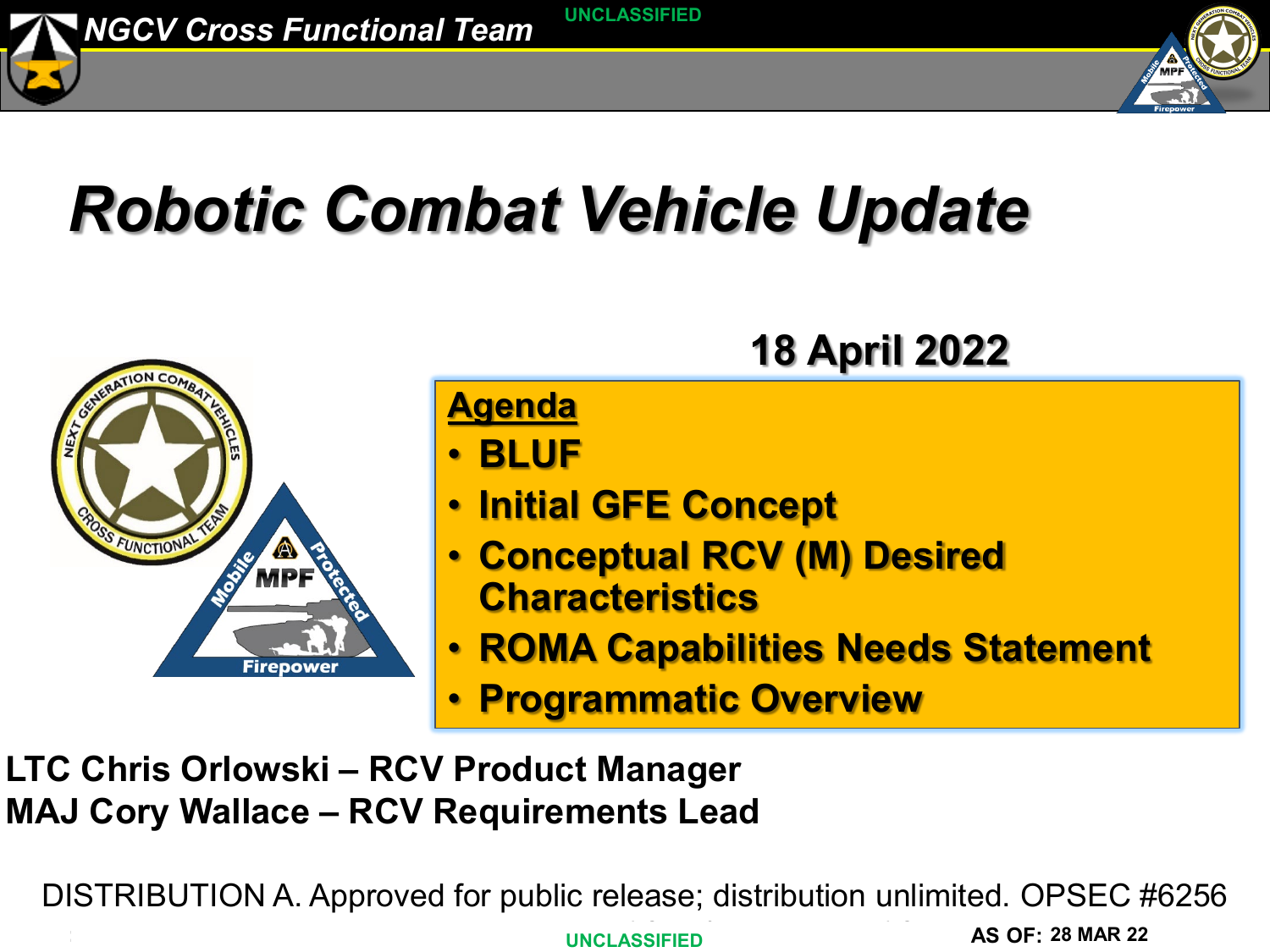*NGCV Cross Functional Team* **UNCLASSIFIED**

*Bottom Line Up Front*



## **BLUF**

- *There is no change to the previously discussed RCV (L) Desired Characteristics.*
- *Assessing impacts of FY22 budget to the previous timelines provided below:* 
	- − *Publish RFP in SEP-OCT22*
	- − *Initial down select in Q4FY23*
	- − *Prototype delivery Q2FY24*
	- − *Complete prototype evaluation/test Q3FY26*
	- − *Program transition to production in Q4FY26*
- *The following RCV (M) Desired Characteristics are draft and subject to change.*
- *The RCV (M) prototyping and fielding timeline is conceptual and still requires Senior Leader approval.*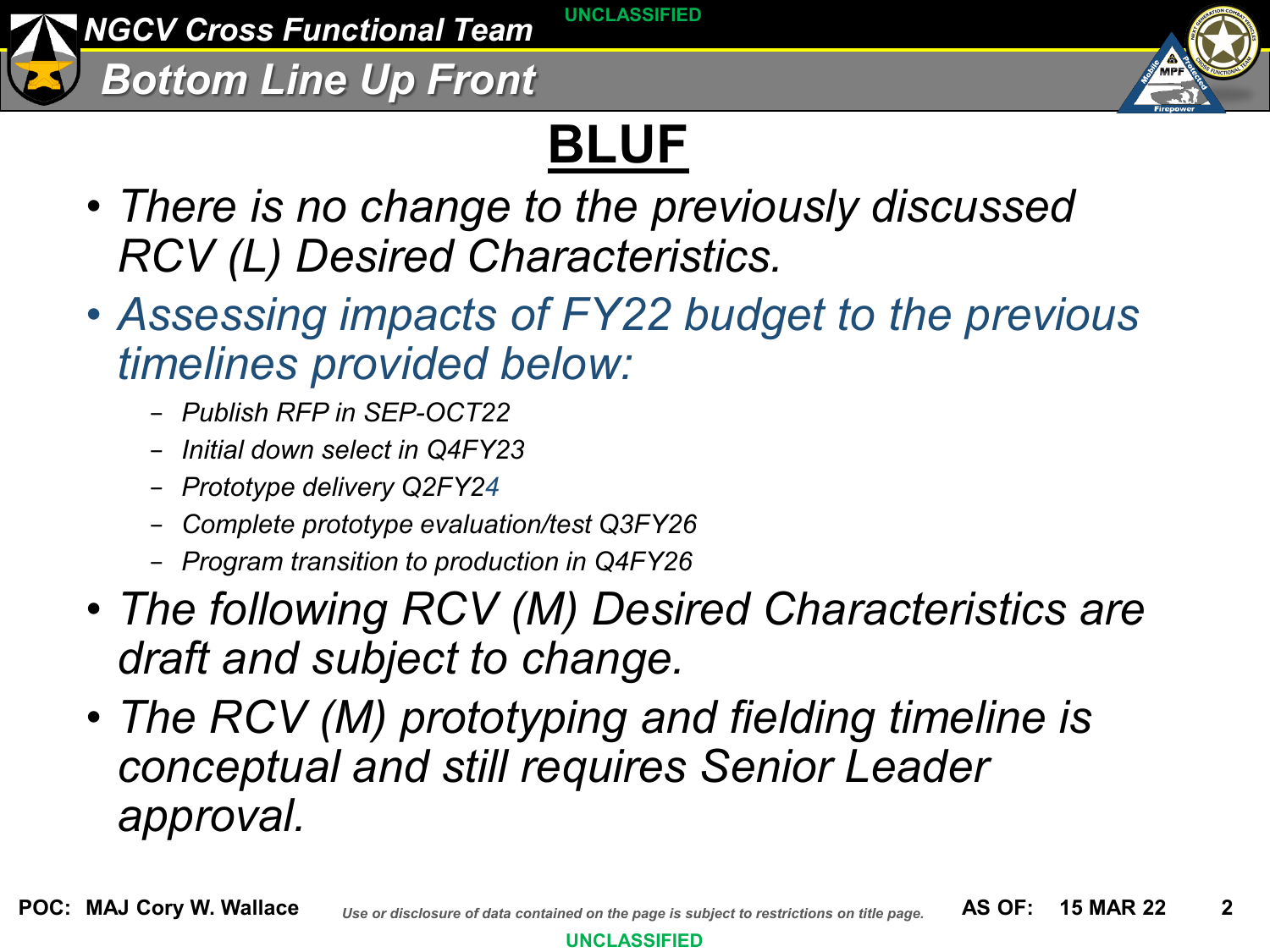**NGCV Cross Functional Team UNCLASSIFIED** 

**Government Furnished Equipment**

- Autonomy Software
- Radios
- Control Station Software
- AiDT/R Software
- Guns and missiles (**industry provides turrets for RCV (M)**)
- A-PNT
- Modular architecture

## *Anticipated GFE Potential GFE Payloads*

- TeUAS
- Counter UAS
- Smoke generation
- CBRNE detection
- Mobility/ countermobility
- $\bullet$  EW

Industry's critical task is to integrate these capabilities on a reliable and durable chassis that supports intuitive modular payload transition and has ample growth potential.

*A government team, other than the NGCV CFT, manages these capabilities and requirements. The primary focus of PM MPF and the CFT is to facilitate integration.*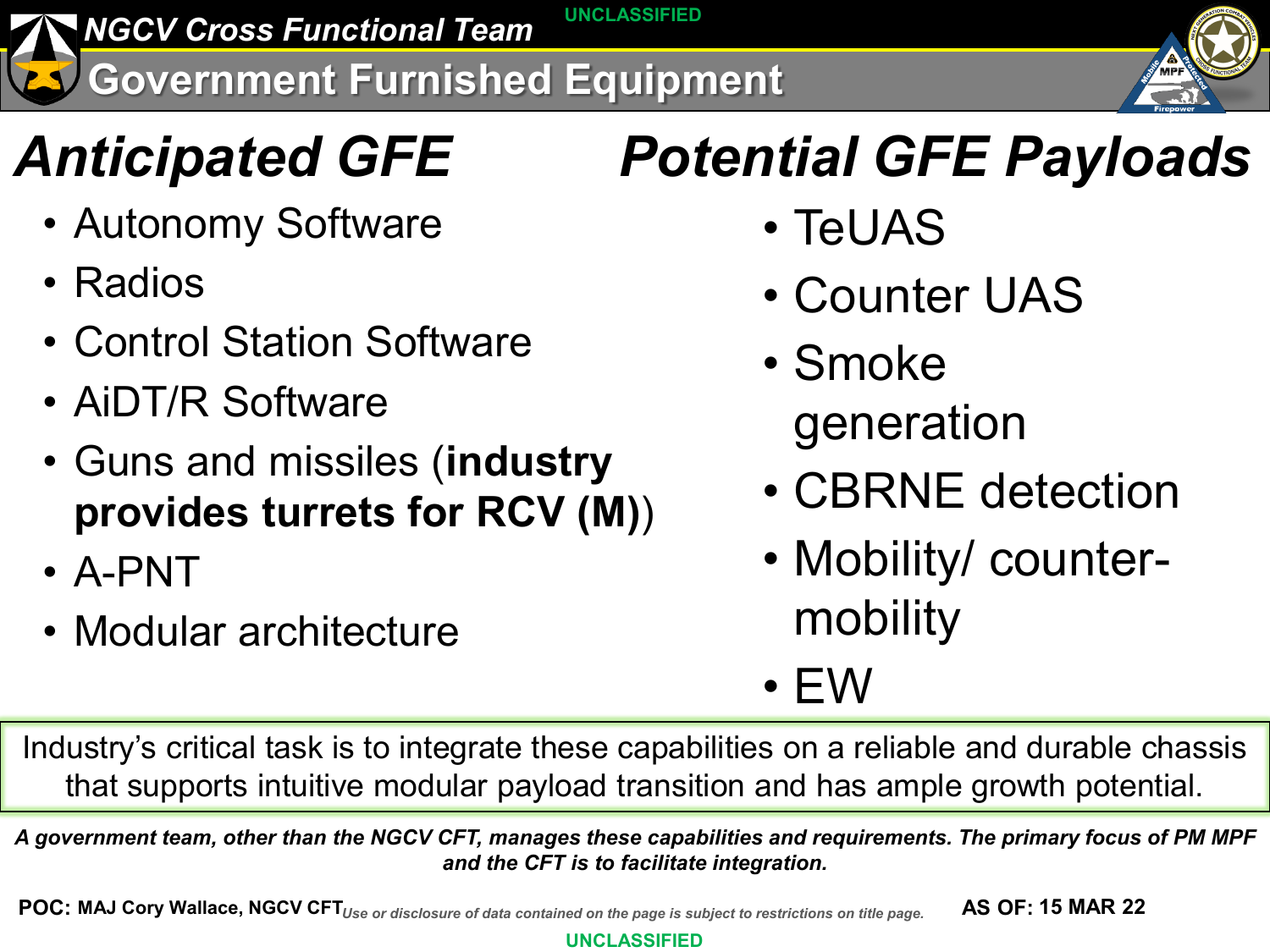| <b>UNCLASSIFIED</b><br><b>NGCV Cross Functional Team</b>                                                       |                                                                                                                                                                                                                                                                       |                                |                                                                                                                                                                                                                                                                                                                 |  |
|----------------------------------------------------------------------------------------------------------------|-----------------------------------------------------------------------------------------------------------------------------------------------------------------------------------------------------------------------------------------------------------------------|--------------------------------|-----------------------------------------------------------------------------------------------------------------------------------------------------------------------------------------------------------------------------------------------------------------------------------------------------------------|--|
| Unique RCV (M) Conceptual Desired Characteristics                                                              |                                                                                                                                                                                                                                                                       |                                |                                                                                                                                                                                                                                                                                                                 |  |
| <b>Silent Watch</b>                                                                                            | <b>Silent Drive</b>                                                                                                                                                                                                                                                   |                                | <b>Survivability</b>                                                                                                                                                                                                                                                                                            |  |
| Infiltrate to a position of advantage<br>and conduct at least 36 hours of<br>silent watch.                     | Travel at least 5 Km in "silent drive"<br>mode                                                                                                                                                                                                                        |                                | <b>Protect critical components</b><br>against heavy machine gun fire<br>and support modular armor<br>packages.                                                                                                                                                                                                  |  |
| <u>UAS</u>                                                                                                     | Lethality                                                                                                                                                                                                                                                             |                                | <b>Transportability</b>                                                                                                                                                                                                                                                                                         |  |
| Integrate one TeUAS and an<br>untethered solution w/ at least 20<br>min of flight time.                        | Defeat primary infantry carrying<br>vehicles (must use ammo common to<br>US Army) w/ primary weapon system,<br>modular capability to integrate a future<br>independent weapon station that can<br>defeat troops, and integrate two<br>ATGMs (also common to US Army). |                                | One C130H transports one RCV<br>(M) for 1800 nautical miles.                                                                                                                                                                                                                                                    |  |
|                                                                                                                |                                                                                                                                                                                                                                                                       |                                |                                                                                                                                                                                                                                                                                                                 |  |
| <b>Marsupial Robot</b>                                                                                         |                                                                                                                                                                                                                                                                       | <b>Payloads (provide SWAP)</b> |                                                                                                                                                                                                                                                                                                                 |  |
| Should stow, launch, retrieve and<br>charge one marsupial robot.<br>All of these DCs are<br>subject to change. |                                                                                                                                                                                                                                                                       |                                | C-UAS: Defeat Group 1&2 UAS<br>EW: Directional find, obscure, attack<br><b>CBRN: Stand-off detection</b><br>Obstacle Reduction: Reduce, proof,<br>and mark one breach lane<br>Obscuration: 48 min of visual or multi-<br>spectral smoke<br><b>BLOS Munitions: Loitering munitions</b><br>and laser-guided ATGMs |  |

**MAJ Cory W. Wallace**

Use or disclosure of data contained on the page is subject to restrictions on title page.

**15 MAR 22**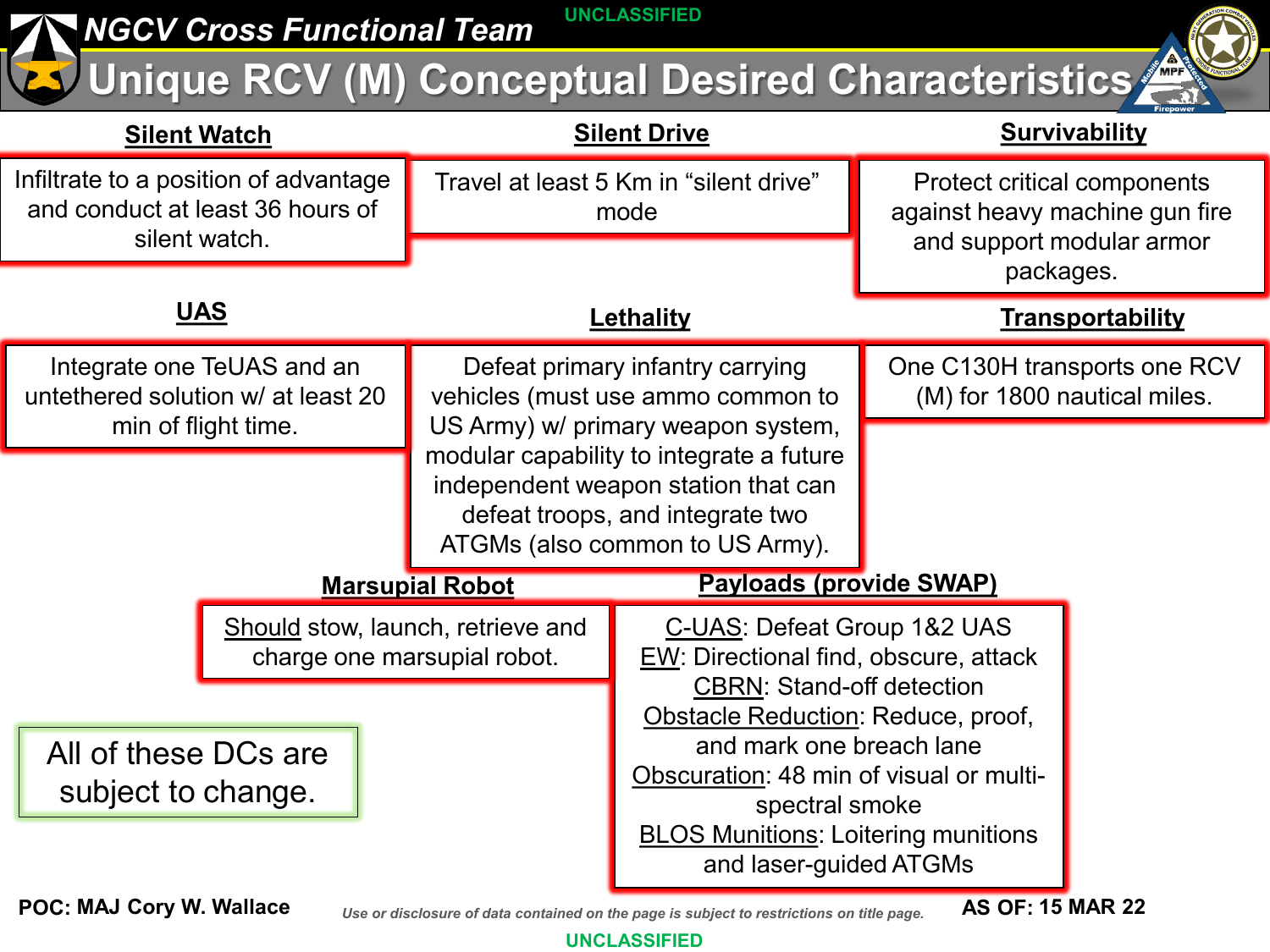

**POC:** *Use or disclosure of data contained on the page is subject to restrictions on title page.* **AS OF: MAJ Cory W. Wallace 15 MAR 22**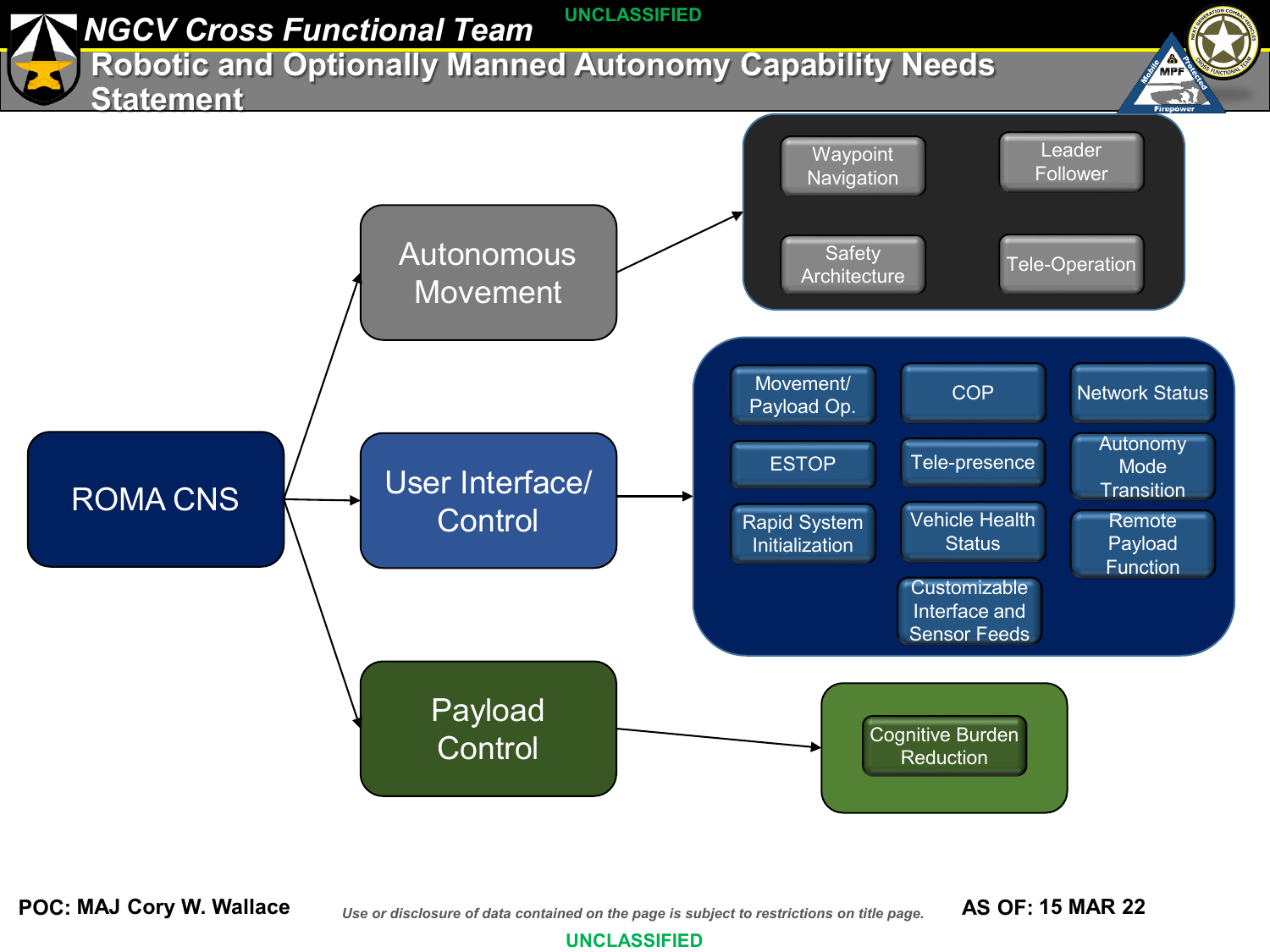

## **If you would like to schedule a discussion with the NGCV CFT, please send an email to the address below and inquire about upcoming dates for our Modernization in the Motor City initiative.**

usarmy.detroit.devcom-

[gvsc.mbx.ngcv-cft@army.mil](mailto:usarmy.detroit.devcom-gvsc.mbx.ngcv-cft@army.mil)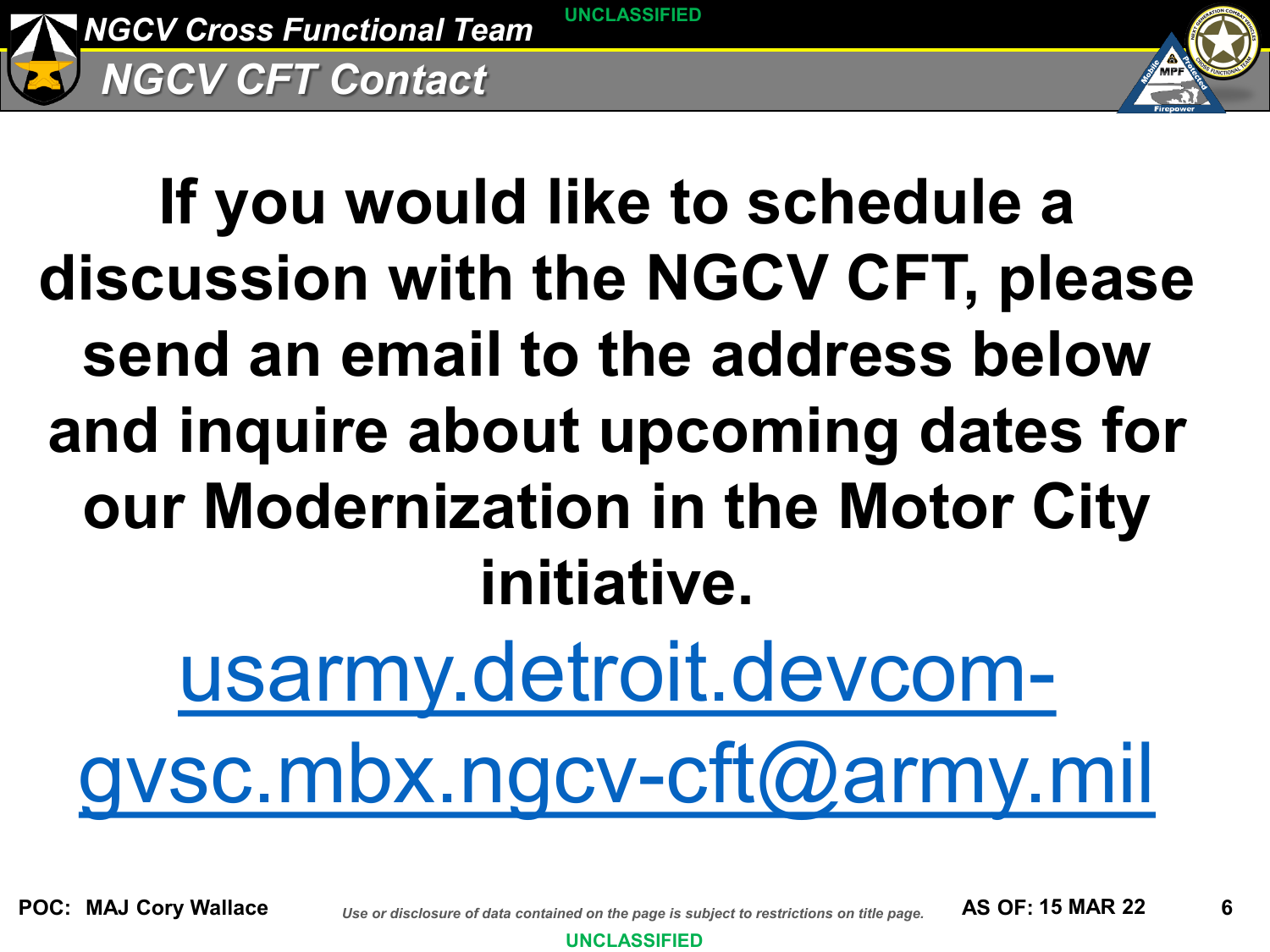





# *LTC Chris Orlowski*

*Use or disclosure of data contained on the page is subject to restrictions on title page.* 

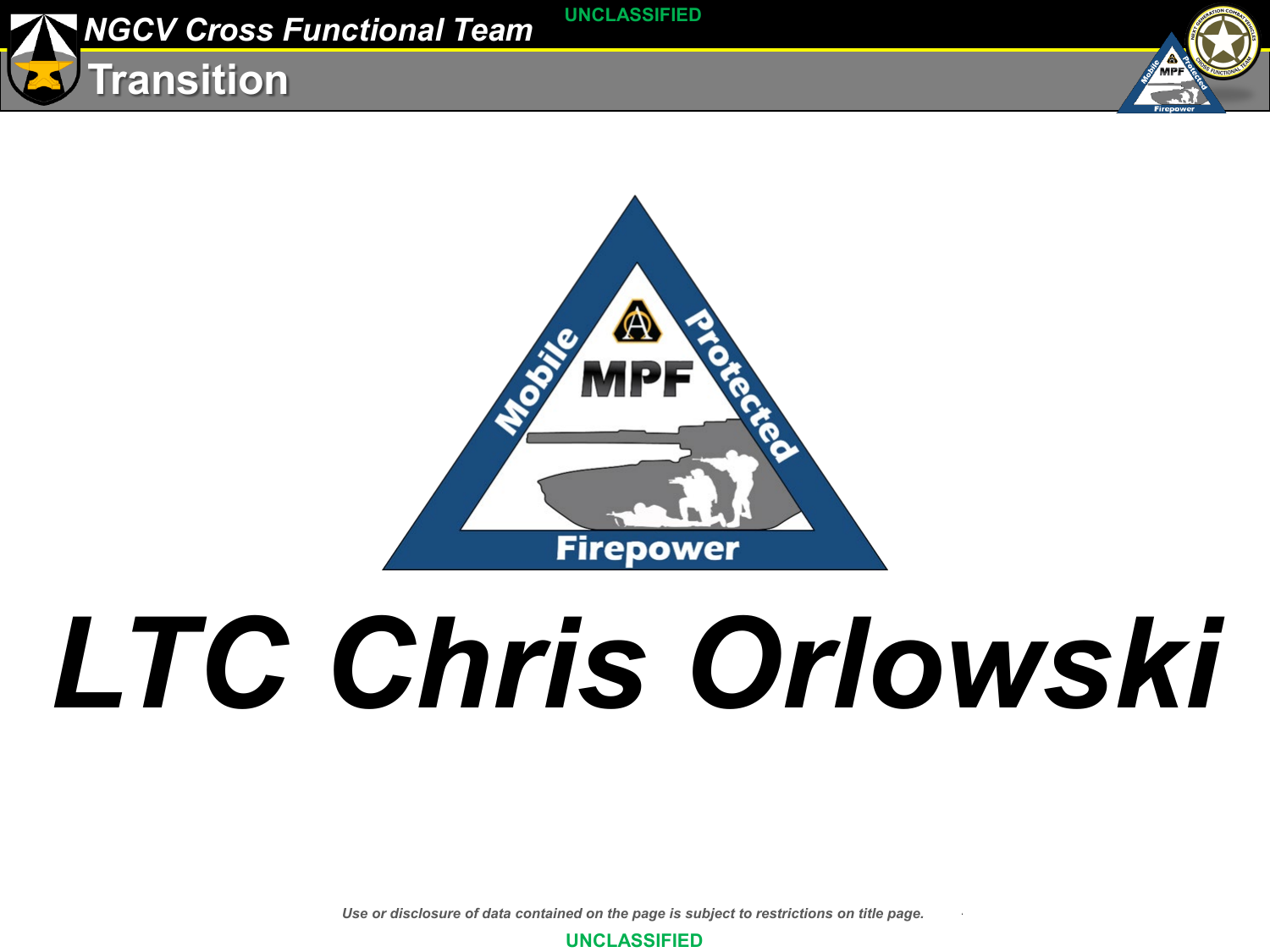*NGCV Cross Functional Team* **UNCLASSIFIED**

**RCV Programmatic Overview / Update**

- 
- RCV Product Management Office realigned under Project Lead Mobile Protected Firepower (to be renamed) to level workload across Program Executive Office Ground Combat Systems
- RCV(L) Middle Tier Acquisition Rapid Prototyping program approved February 2022 with two lines of effort:
	- − Continue experimentation / support Army MUM-T campaign of learning with current experimental (surrogate) prototypes from FY23-25
	- − Full and open competition for new prototypes with a goal to transition to production in FY26 / FY27
	- − Expected to implement Ground Combat Systems Infrastructure Architecture (GCIA) v2.0 as part of new prototypes and future production
- RCV Software Acquisition Pathway (SWP) Planning Phase approved August 2021
	- − Execution Phase transition expected in FY22
	- − RCV SWP will deliver software for RCV(L) platform, control station, and payload control based on ROMA CNS